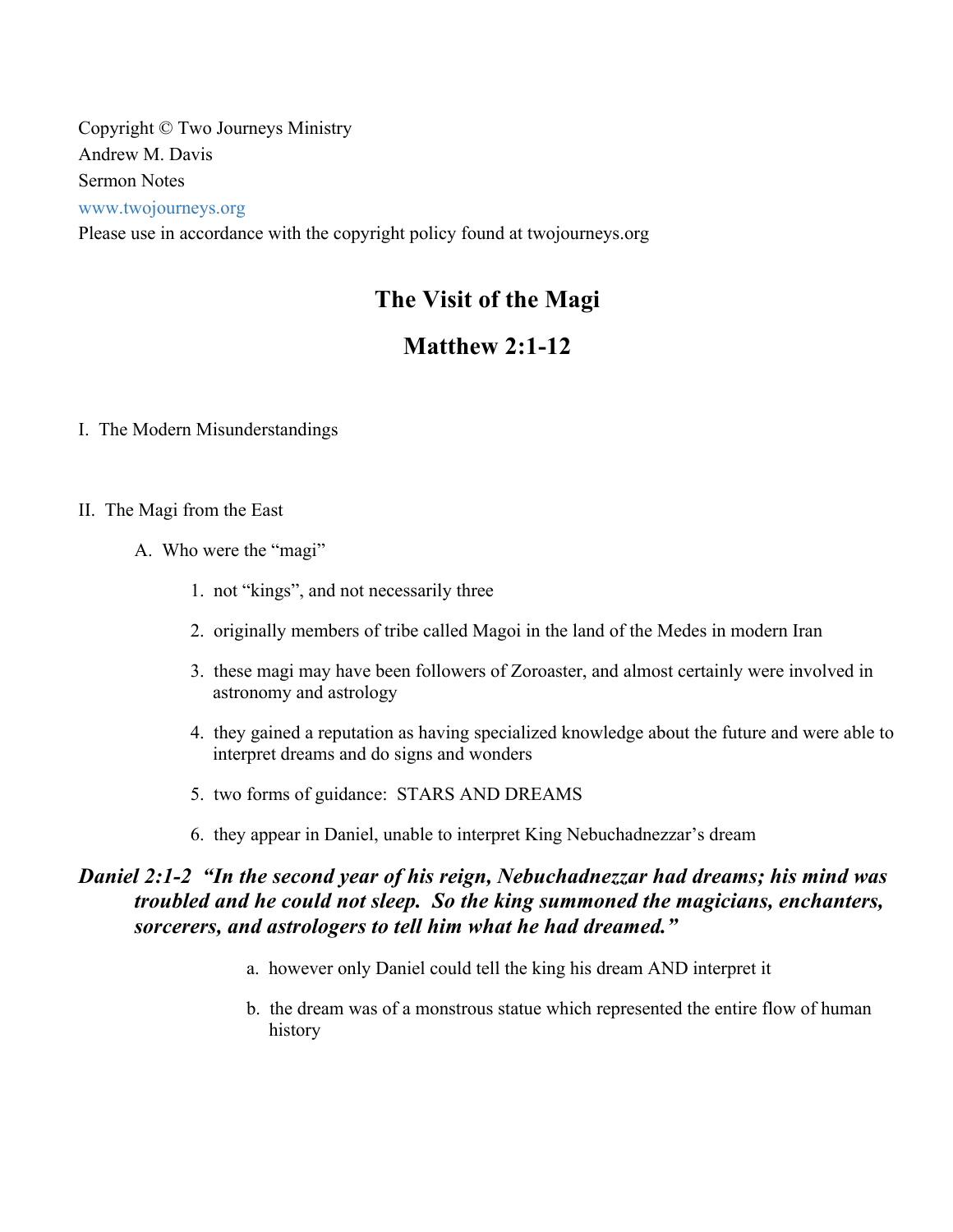## *Daniel 2:44 "In the time of those kings, the God of heaven will set up a kingdom that will never be destroyed, nor will it be left to another people. It will crush all those kingdoms and bring them to an end, but it will itself endure forever."*

- c. the magi stood there and listened as Daniel saved their lives by giving a prophecy of a kingdom which would be set up and would last forever
- d. after Daniel, the magi continued in their practices of studying the stars in the heavens and made careful charts and records of all celestial events
- e. their observations were the most accurate in the world… they could predict lunar eclipses and the alignment of certain planets; and they had developed a very accurate solar calendar of 365 days
- f. perhaps the magi that came to Bethlehem came straight from the region where Babylon used to be… they'd been waiting all this time for the King of the Jews prophesied by Daniel

### *vs. 2 "Where is the one born 'King of the Jews'?"*

#### II. The Miraculous Star

### *vs. 2 "We saw his star in the east and have come to worship him."*

- 1. "Star of wonder, star of light"… BUT all stars are amazing
	- a. quantity, size, color
	- b. God has called each star by name
	- c. demonstration of His mighty power
- 2. THIS star was special
	- a. "His star" BALAAM'S PROPHECY

### *Numbers 24:17 "I see him, but not now; I behold him, but not near. A star will come out of Jacob; a scepter will rise out of Israel."*

- b. "in its rising" instead of "in the east"... IT WAS A NEW STAR
- c. seemed to be able to lead the magi, even to a specific place

### *vs. 9 "After they had heard the king, the star they had seen in the east went ahead of them until it stopped over the place where the child was."*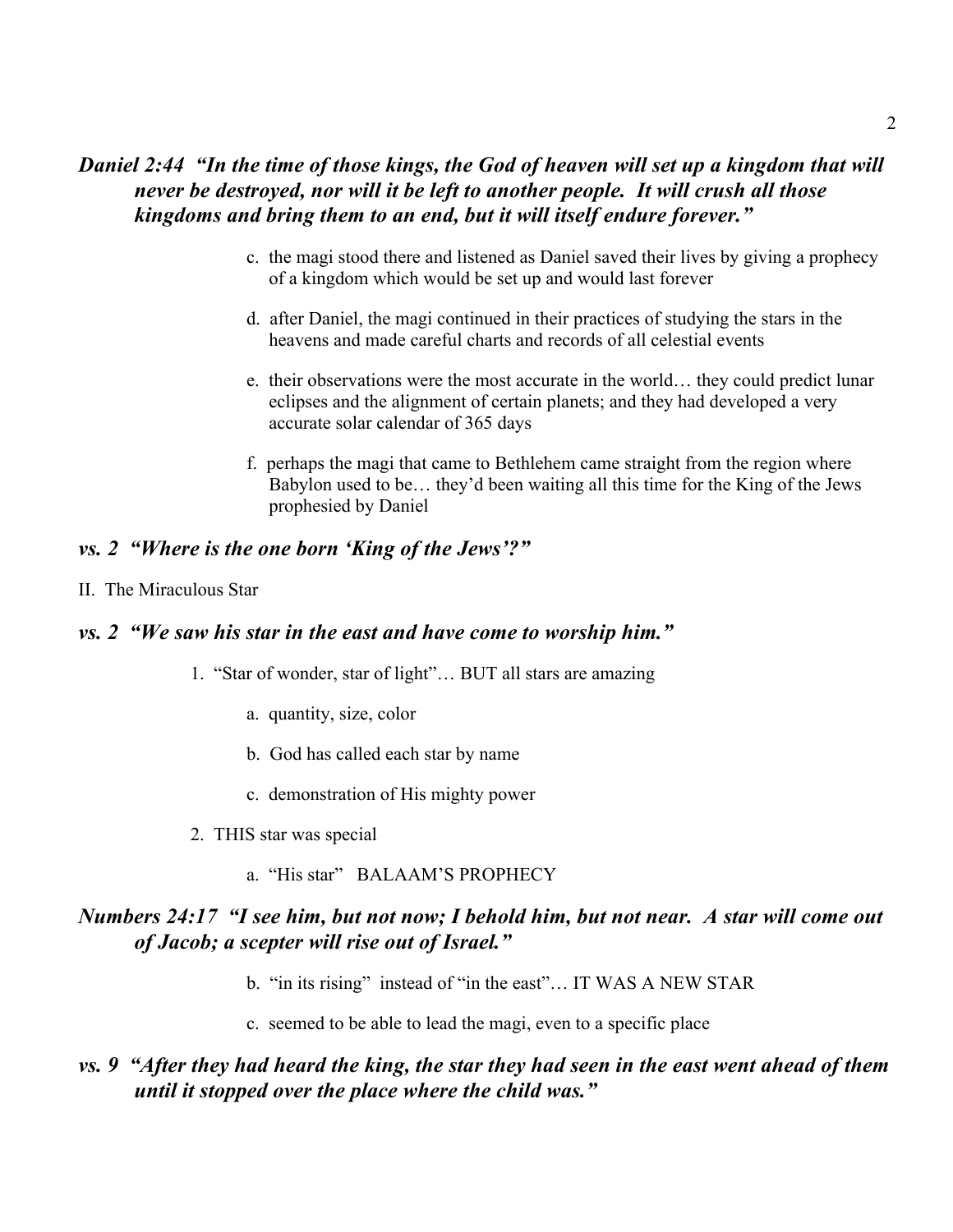- d. some scholars believe it was a comet, but this doesn't allow for distinct leadership
- e. perhaps a manifestation of *shekinah* glory of God… PILLAR OF FIRE AT NIGHT… or maybe the same glory that shone around the angels who appeared to the shepherds of Bethlehem
- 3. The Magi were convinced it meant a new King of the Jews had been born
- III. The Momentous Visit to Jerusalem

## *vs. 1 "Magi from the east came to Jerusalem and asked, 'Where is the one who has been born 'King of the Jews'? We have seen his star in the east and have come to worship him."*

- 1. Long journey brings them to Jerusalem
- 2. My question: why did they go there?
- 3. Led by… 1) star; 2) dreams
	- a. star actually stopped over place where Jesus was
	- b. later, a dream warned them not to go back to Herod
- 4. God seems specifically to have led them to Jerusalem first
- 5. Outcome: Herod's vicious persecution
- 6. Question: WHY??? Simple principle

### *Romans 1:16 "…first to the Jew, then to the Gentile."*

### *John 1:11 "He came to his own, but his own did not receive Him."*

- 7. God presented the true King of Israel to his own people…AN INVITATION TO WORSHIP GIVEN BY GENTILES TO THE JEWS!!! Herod represents the Jewish reaction to Christ
- IV. The Monstrous King Herod

### *vs. 3 "When King Herod heard this, he was disturbed, and all Jerusalem with him."*

A. Who was Herod the Great?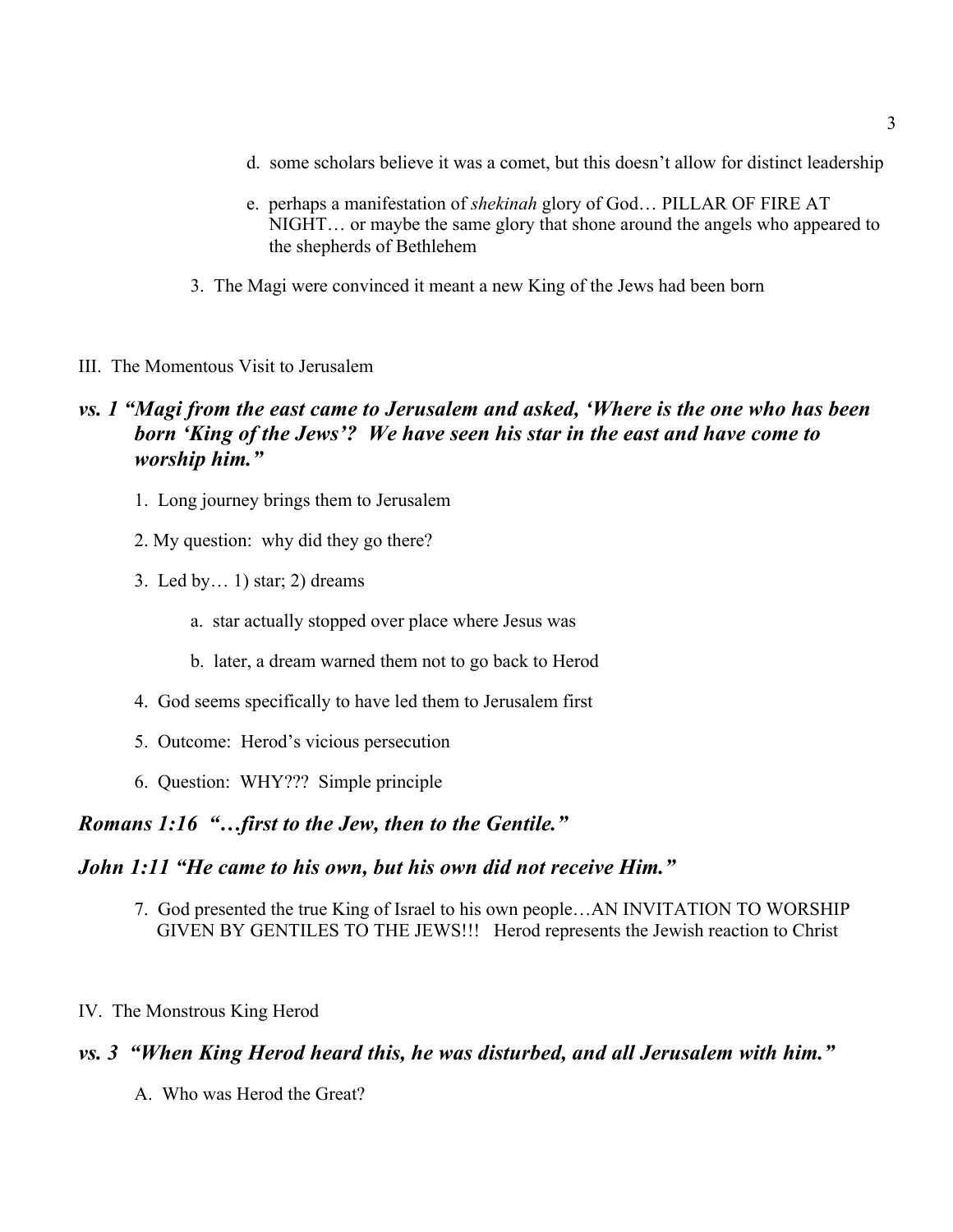- 1. NOT Jewish, but Edomite; descended from Esau, not Jacob
- 2. Julius Caesar appointed his father, Herod Antipater, to be procurator or governor of Judea
- 3. Father had son appointed prefect of Galilee
- 4. Herod quelled Jewish nationalist guerrillas, won confidence of Rome
- 5. Fled to Egypt when Parthians invaded Palestine… IRONIC… SOON HE WOULD MAKE JESUS FLEE TO EGYPT TO ESCAPE HIM… ultimately went to Rome to meet with Caesar Augustus
- 6. Successfully dealt with Romans who were convinced of his loyalty and usefulness
	- a. *Pax Romana* used local leaders to govern in their name
	- b. looked for men who used vested self interest to keep the peace  $\&$  raise taxes
	- c. Herod was good at both
- 7. In 37 B.C. he was named King of the Jews by Augustus and The Roman Senate, even though he wasn't Jewish
- 8. A clever politician, in times of economic hardship, he gave back some of the tax money he had collected... in 25 B.C. during a famine, he melted down some gold objects from the palace to buy food for the poor
- 9. Very popular, he built up Jerusalem into a mighty city like Rome… rebuilt Temple his pride and joy… the building Jesus' disciples marveled over in Mark 13

#### *Mk. 13:1 "Look, Teacher! What massive stones! What magnificent buildings!"*

- 10. BUT he could also be absolutely ruthless, for he was insecure in his power
	- a. he had his wife's brother Aristobolus drowned because he was a political threat
	- b. afterward, paid for a lavish funeral at which he pretended to weep
- 11. This is why Herod was disturbed when the magi came with the question:

#### *"Where is the one who has been born King of the Jews? We have come to worship him."*

12. Herod proceeded to disturb all Jerusalem because he was disturbed… perhaps he broke into homes looking for Jesus… we don't know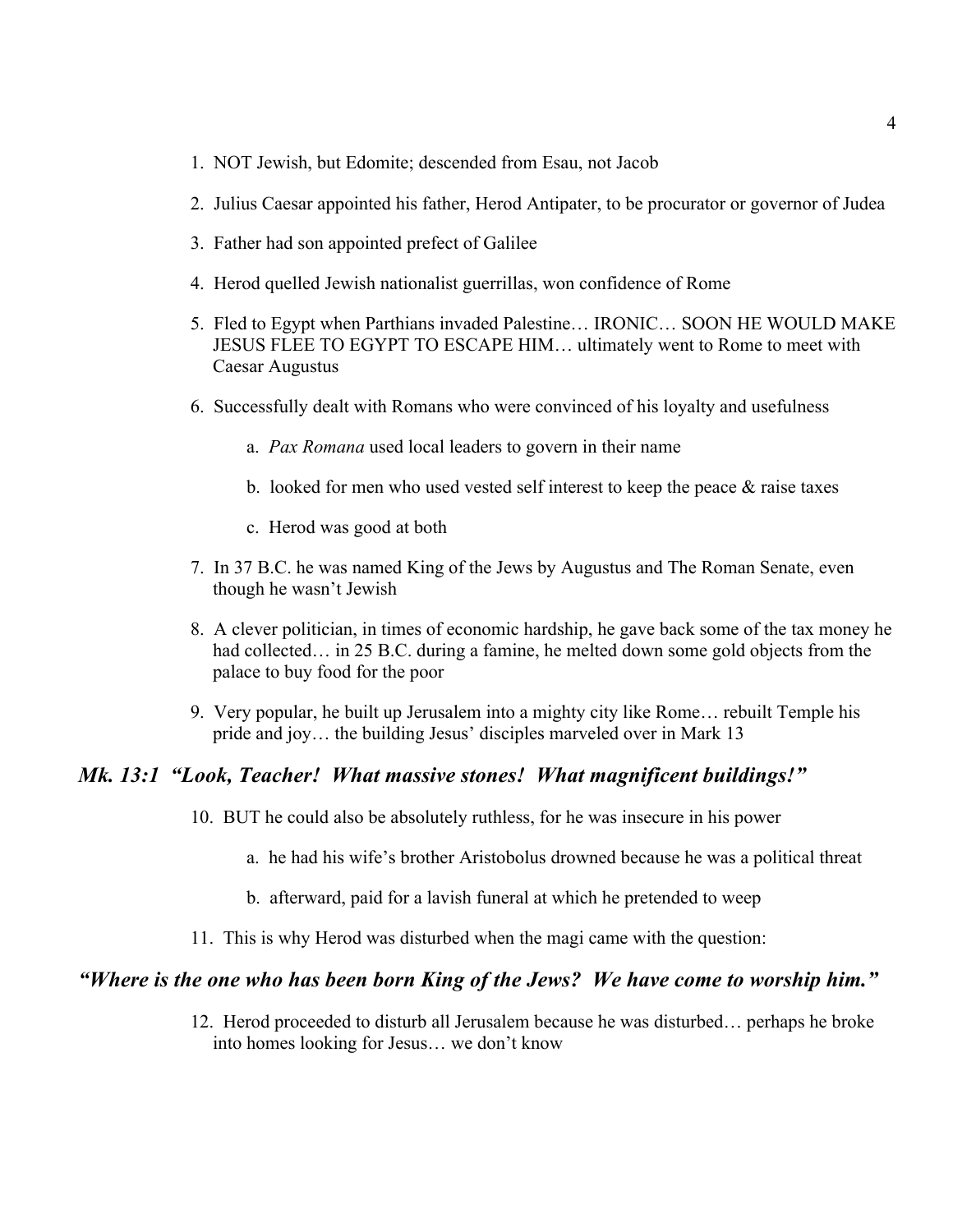#### V. The Micah Prophecy

## *vs. 4 "When he had called together all the people's chief priests and teachers of the law, he asked them where the Christ was to be born.*

A. The Bible experts called in!!… These same people were some of Jesus' bitterest opponents, but here they give some of the first testimony for Him

### *vs. 5-6 "In Bethlehem in Judea," they replied, "for this is what the prophet has written…"*

B. Micah lived at the same time as Isaiah… over six centuries before Jesus!!

#### C. Bethlehem

- 1. First mention… Rachel, Jacob's beloved wife buried there
- 2. Caleb's son Salma first settled there
- 3. means "house of bread"… probably a granary there
- 4. David's ancestor Boaz had barley fields
- 5. Jesse, David's father lived in Bethlehem, and David grew up there
- 6. David shepherded father's flocks in the hills of Bethlehem
- 7. After the exile to Babylon in the time of Micah, Bethlehem became sparsely populated
- D. Micah's prophecy

### *vs. 6 "But you, Bethlehem, in the land of Judah, are by no means least among the rulers of Judah, for out of you will come a ruler who will be shepherd of my people Israel."*

- 1. Identifies God's Messiah:
	- a. place of Messiah's birth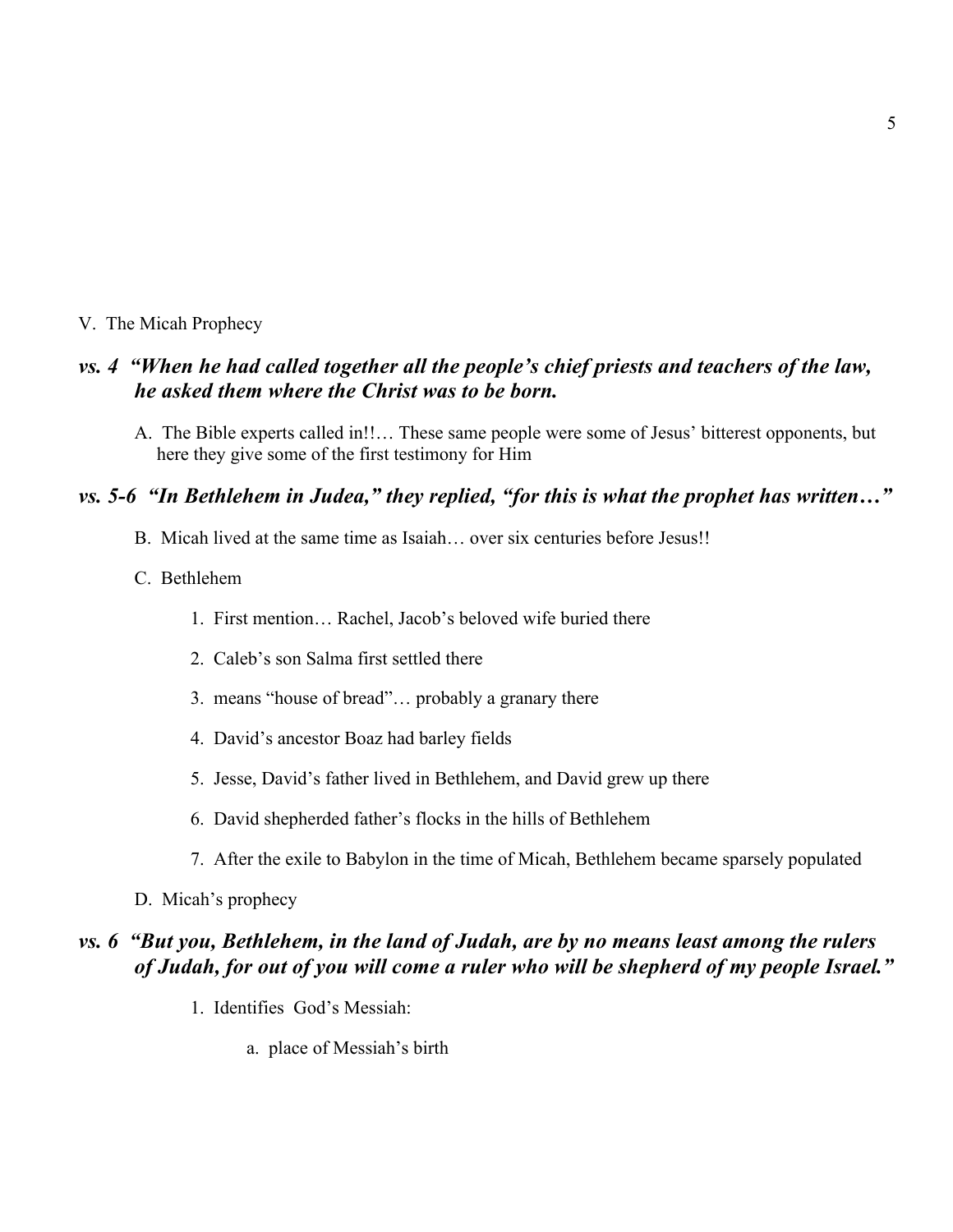- b. nature of Messiah's rule… a shepherd of the people (NOT EXPLOITER OF THEM)
- c. Jesus fulfilled both… place of birth AND nature of His rule
- 2. Demonstrates God's power
	- a. power over time… 650 years in advance!!!
	- b. power over earthly events… even over the hearts of kings

### *Proverbs 21:1 "The king's heart is in the hand of the Lord; he directs it like a watercourse wherever he pleases."*

### *Luke 2:1,3 "In those days Caesar Augustus issued a decree that a census should be taken of the entire Roman world… and everyone went to his own town to register. Joseph also went up from the town of Nazareth in Galilee to Judea, to Bethlehem the town of David, because he belonged to the house and line of David."*

POWER even over Herod's heart, for it was not Ceasar that mandated that everyone go to their hometown to register!!

VI. The Mock Worshipper

## *vs. 7-8 "Then Herod called the magi secretly and found out from them the exact time the star had appeared. He sent them to Bethlehem and said, 'Go and make a careful search for the child. As soon as you find him, report to me so that I too may go and worship him.'"*

- A. Herod the consummate politician
	- 1. plays with the minds and motives of the magi
	- 2. wants to use them to accomplish his ends… if herod goes to look for the child, he might lose him
- B. Herod the jealous and insecure
	- 1. WHY did Herod call them secretly? Fear!!
	- 2. He doesn't want everyone to know about the birth of a new King; the people may rise and rebel
- Illus: "Uneasy lies the head that wears the crown"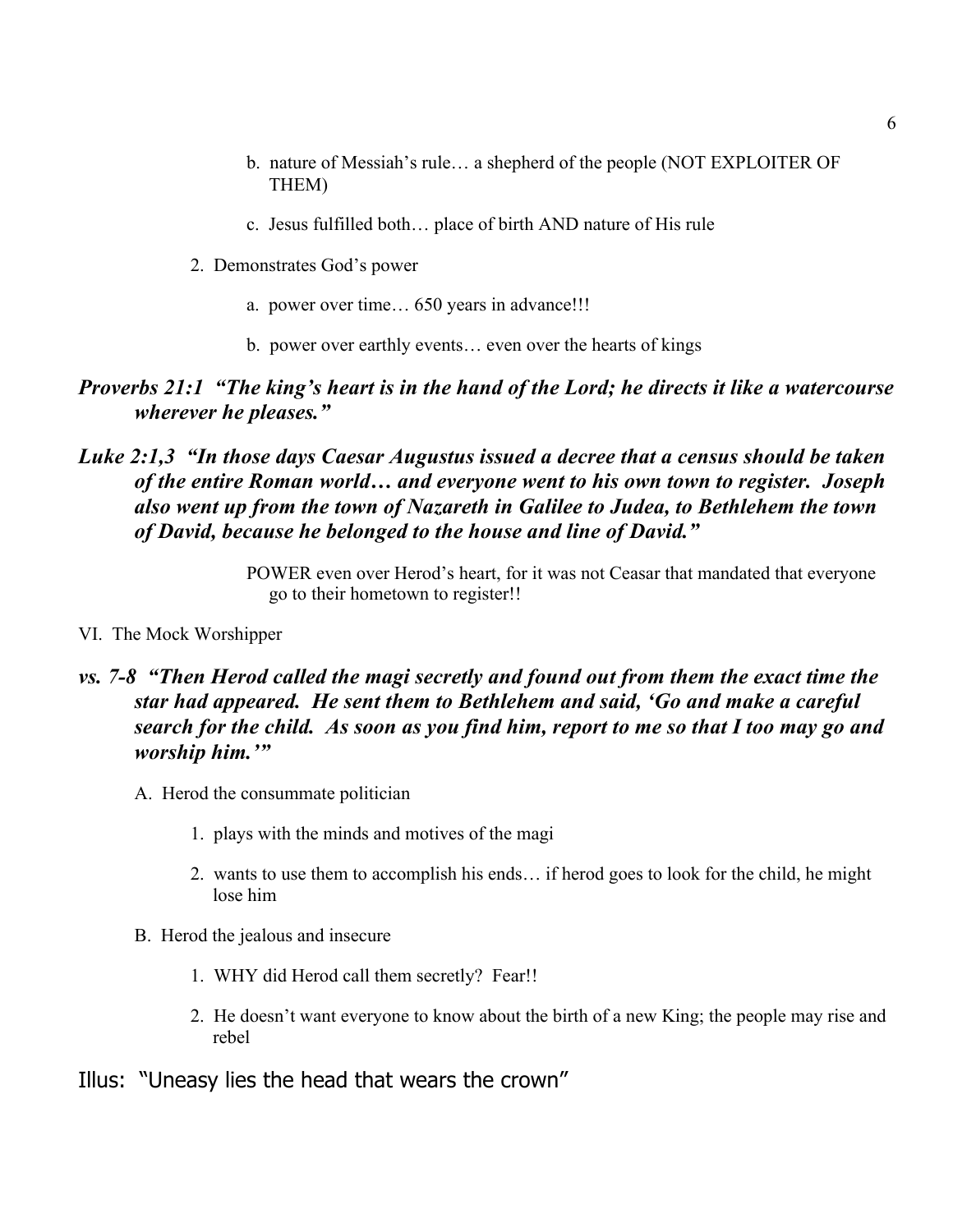"He who spares his life will lose it; but whoever loses his life will find it."

- C. Herod the mock worshipper
	- 1. worship means to ascribe value and worth to something
	- 2. Herod saw the immense value of a child born in Bethlehem
	- 3. BUT his assessment of the value did not lead to true worship!! JUST TO FEAR… it is the knowledge of demons…

# *James 2:19 "You believe that there is one God. Good! Even the demons believe that and shudder."*

4. Knowledge of Christ's identity not sufficient… you must LOVE HIM in that identity… love the fact that He is Messiah, God incarnate, your savior… or He is NOT your savior

#### VII. The Mission Consummated

# *vs. 9-12 "After they had heard the kind they went on their way and the star they had seen in the east went ahead of them until it stopped over the place where the child was. When they saw the star they were overjoyed. On coming to the house they saw the child with his mother Mary and they bowed down and worshipped him. Then they opened their treasures and presented him with gifts of gold and incense and myrrh. And having been warned in a dream not to go back to Herod, they returned to their country by another route."*

- A. The mission: worship
- B. The Jerusalem interruption… the star resumed the journey
- C. The star moved, the star stopped… God specifically leading them right to the King
	- 1. REACTION: incredible joy… the mission is nearing completion; they have found their king
	- 2. LONG journey, perhaps months and months long

Illus.: Have you been searching all your life for something to give you meaning?? Only heart-felt worship of Jesus Christ can bring total completion and purpose to your life… you were made to worship this same person!!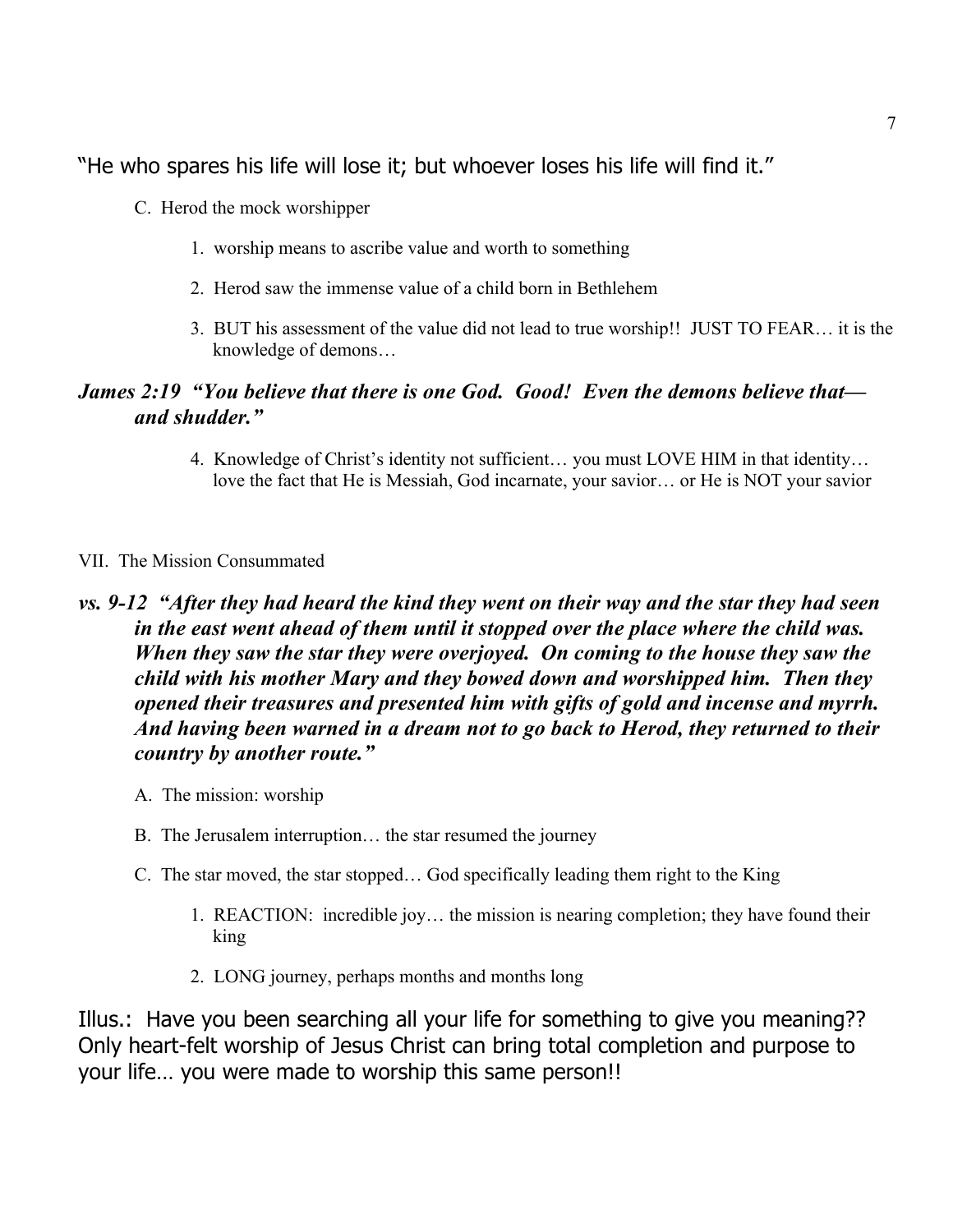Augustine: "You have made us for yourself, O Lord, and the heart of man is restless until it finds its rest in you."

- D. The worship begins:
	- 1. "House" not stable
	- 2. place doesn't matter… object of worship is real issue
	- 3. Def'n. of worship:
	- 4. FULL UNDERSTANDING?? NO!! They just understood from God's leading that Jesus was the Messiah
	- 5. The gifts… sacrificial worship
- VIII. The Meaning Explained
	- A. Prophetic visitors

*The Streaming of the Nations!!!!*

*Genesis 12:3 "Through your offspring all nations on earth will be blessed."*

- *Isaiah 49:6 "It is too small a thing for you to be my servant to restore the tribes of Jacob and bring back those of Israel I have kept. I will also make you a light for the Gentiles, that you may bring my salvation to the ends of the earth."*
- *Philippians 2:9-11 "Therefore God exalted him to the highest place and gave him the name that is above every name; that at the name of Jesus, every knee should bow in heaven and on earth and under the earth, and every tongue confess that Jesus Christ is Lord, to the glory of God the Father."*

B. Prophetic gifts

- *Isaiah 2:2 "In the last days, the mountain of the Lord's temple will be established as chief among the mountains. It will be raised above the hills and all nations will stream to it."*
- *Isaiah 60:5-6 "Then you will look and be radiant, your heart will throb and swell with joy; the wealth on the seas will be brought to you, to you the riches of the nations will come. Herds of camels will cover your land, young camels from Midian and Ephah.*